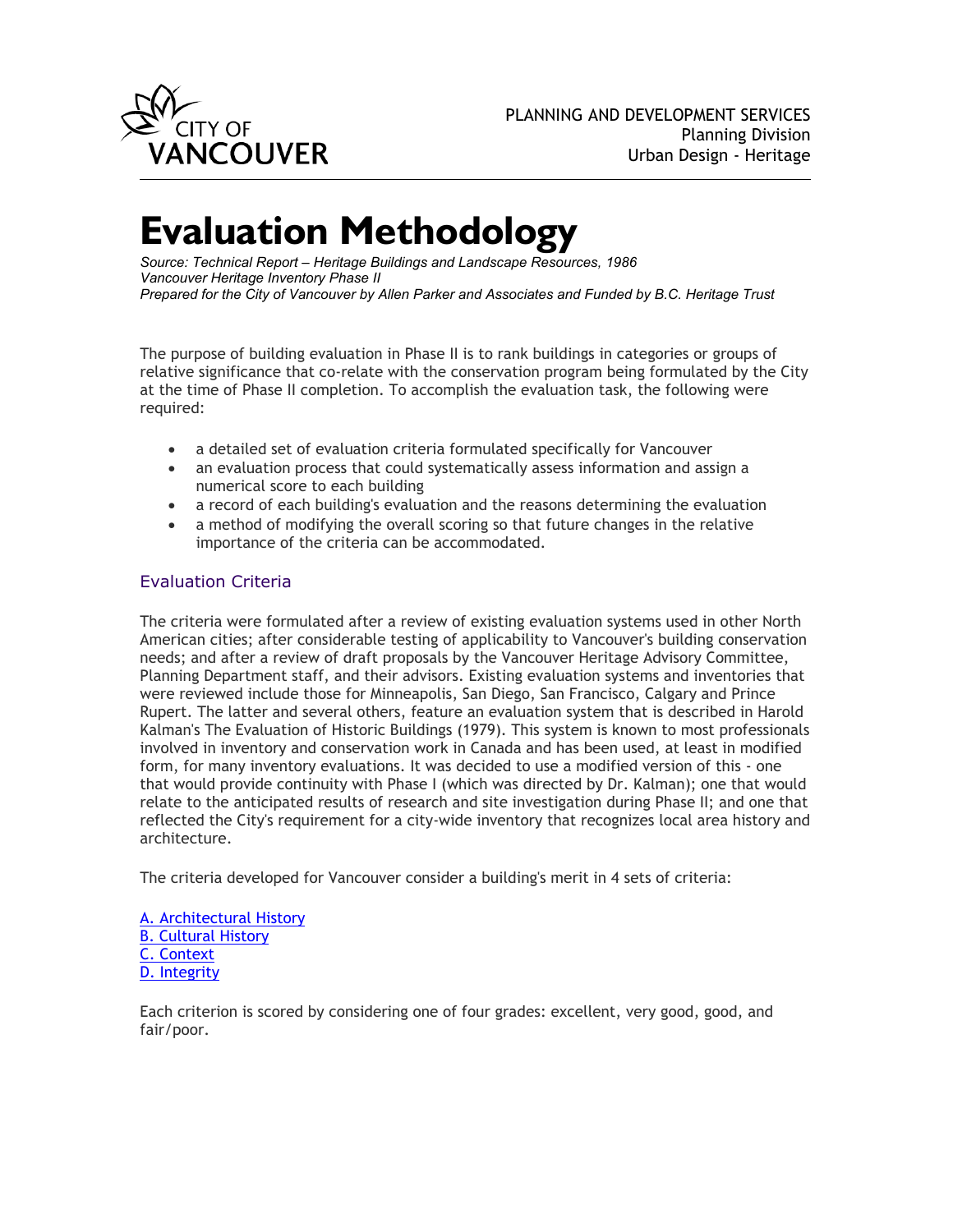Following are the evaluation criteria with definitions and explanatory text.

# A. Architectural History

#### **1. Style and/or Type**

A building's style representative of a local area's significant development periods; or a building type associated with a significant industrial, commercial or transport activity.

|     | An excellent example of a style or type in Vancouver or one of few surviving and very<br>good examples of a style or type in Vancouver, or one of the earliest, very good<br>examples of a style or type in Vancouver. |
|-----|------------------------------------------------------------------------------------------------------------------------------------------------------------------------------------------------------------------------|
| VG  | A very good example of a style or type in Vancouver or a local area, or a good example<br>of a style or type that is notably early or rare in Vancouver or in a local area.                                            |
| G   | A good example of a style or type that is common in Vancouver or in a local area.                                                                                                                                      |
| F/P | An average example of style or type that remains common in Vancouver.                                                                                                                                                  |

The description of a building's style is a means of describing visual elements such as form, materials and ornamentation that are characteristic of a particular age or development period. A building which displays typical features of a particular style can be said to be of that style. Whether the building is a good, very good, or excellent example of a style depends on the following:

- an understanding of the style's origins and characteristics,
- an understanding of the historical role of building styles in the development history of the local area and city,
- an appreciation and judgement of the relative merit of a building's stylistic elements in comparison to buildings of similar style in the local area or city.

A building which was constructed for a particular industrial, commercial, transport or community activity can be said to be of that type, i.e. brewery, warehouse, grain elevator, laundry, sugar refinery, community hall, etc. Whether the building is a good, very good or excellent example of a type depends on the following:

- an understanding of the process or activity for which the building was built,
- an understanding or the functional elements of the activity for which the building was built or historically utilized,
- an appreciation and judgement of the relative merit or rarity of a building type.

#### **2. Design**

A building's notable or special attributes of an aesthetic and/or functional nature including massing, proportion, scale, layout, materials, detailing, colour, texture, fenestration, ornamentation or artwork.

|     | A design which is outstanding in comparison with other examples in the city.          |  |  |  |
|-----|---------------------------------------------------------------------------------------|--|--|--|
| VG  | A design which is equal to several other examples of recognizable superior or special |  |  |  |
|     | quality.                                                                              |  |  |  |
| G   | A design which incorporates several special aesthetic or functional attributes.       |  |  |  |
| F/P | A design of no special significance or quality.                                       |  |  |  |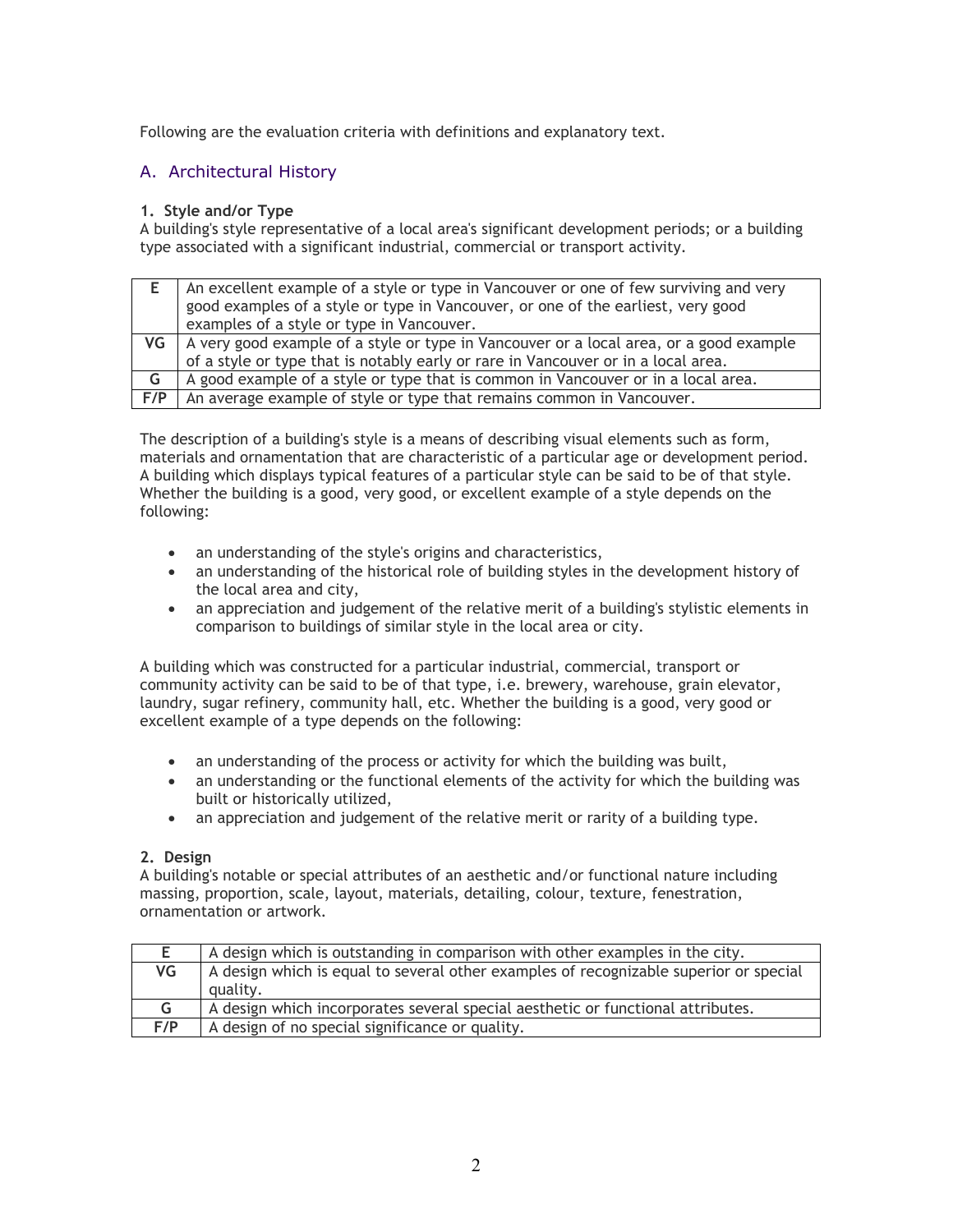## **3. Construction**

A building's unique or uncommon building materials, or its historically early or innovative method of construction.

|     | One of the earliest known uses of an important or special material or method in the                                                                                            |
|-----|--------------------------------------------------------------------------------------------------------------------------------------------------------------------------------|
|     | city, or now rare and out-of-use material or method.                                                                                                                           |
| VG  | One of the earliest known surviving uses of an important or special material or<br>method, or a notable or out-of-use material or method of which several examples<br>survive. |
| G   | An out-of-use material or method which is typical of a period and still commonly<br>found in the city's buildings.                                                             |
| F/P | An example of no particular significance.                                                                                                                                      |

#### **4. Designer / Builder**

A building's architect, designer, engineer and/or builder who has made a significant architectural contribution to the city, province or nation.

|     | An architect, designer, engineer and/or builder who was responsible for establishing<br>or advancing a style, design or construction method that was significant and<br>influential in the city, province or nation. |  |  |  |  |
|-----|----------------------------------------------------------------------------------------------------------------------------------------------------------------------------------------------------------------------|--|--|--|--|
| VG  | An architect, designer, engineer and/or builder whose works are of considerable                                                                                                                                      |  |  |  |  |
|     | importance to building and development in the city, province or nation.                                                                                                                                              |  |  |  |  |
| G   | An architect, designer, engineer and/or builder of some importance to building and                                                                                                                                   |  |  |  |  |
|     | development in the city, province or nation.                                                                                                                                                                         |  |  |  |  |
| F/P | An architect, designer, engineer and/or builder, unknown or of no known                                                                                                                                              |  |  |  |  |
|     | significance.                                                                                                                                                                                                        |  |  |  |  |

## B. Cultural History

#### **1. Historical Association**

A building's association with a person, group, institution, event or activity that is of historical significance to the local area, city, province or nation.

|     | Closely connected with a person, group, institution, event or activity that is of<br>considerable importance to the city, province or nation.                     |
|-----|-------------------------------------------------------------------------------------------------------------------------------------------------------------------|
| VG  | Closely connected with a person, group, institution, event or activity that is of<br>considerable importance to a local area, or moderate importance to the city, |
|     | province or nation.                                                                                                                                               |
| G.  | Connected with a person, group, institution, event or activity that is of moderate                                                                                |
|     | importance to the local area.                                                                                                                                     |
| F/P | Little or no known historical association.                                                                                                                        |

Examples of a person, group, or event that could be considered significant to the history of a local area, the city or province, include a well-known pioneer, an organization important to the community's identity, a distinct ethnic group, or an event that had an influence on the community. An activity such as industry, farming, recreation or labour organization would be considered significant if it was a major influence on the local area or city. The distinction between considerable and moderate importance can be made by considering the relative influence of historical persons, groups, institutions, events or activities on the local area or city.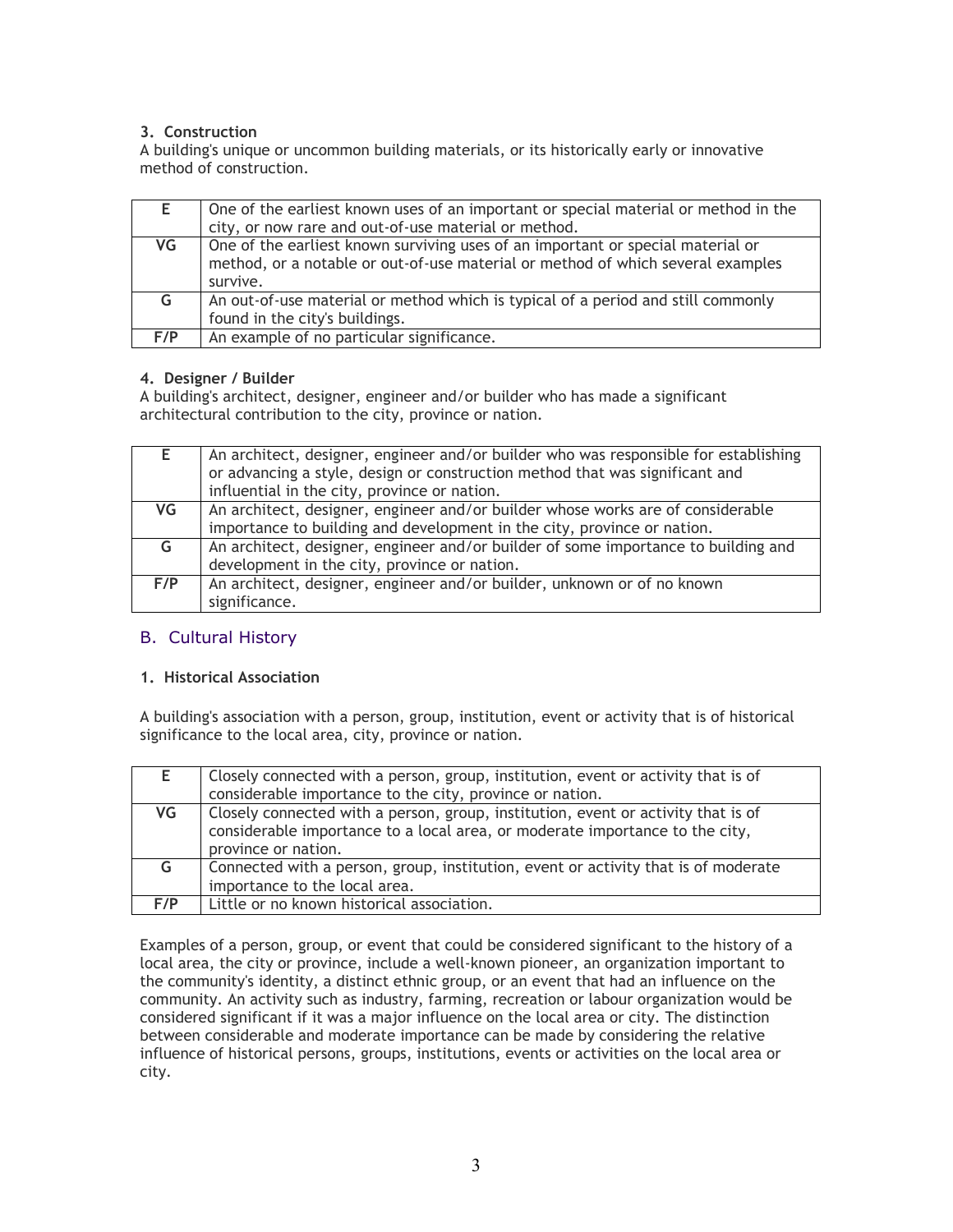### **2. Historical Pattern**

A building's association with broad patterns of local area or civic history including ecological, social, political, economic or geographic change.

|     | A building that can be directly linked to the establishment of an historical pattern of  |
|-----|------------------------------------------------------------------------------------------|
|     | civic importance.                                                                        |
| VG  | A building that can be directly linked to the establishment of an historical pattern of  |
|     | local area importance, or one of earliest surviving examples in a local area.            |
| G   | A building that provides strong evidence of an historical pattern of local area or civic |
|     | importance.                                                                              |
| F/P | A building of little known association with a recognizable historical pattern.           |

Examples of broad patterns of local area or civic history include the clearing of forest land for farm land, the formation of distinct ethnic communities, the establishment of exclusive suburbs, or the movement of the city's commercial center westward.

# C. Context

### **1. Landscape / Site**

An intact historical landscape or landscape features associated with an existing building, or a particularly notable historical relationship between a building's site and its immediate urban environment.

| F         | Landscape comprised of numerous, significant landscape features which are directly<br>related to the building's style, design and history, or a notable and intact historical<br>relationship between a building's site and the street, railway, waterfront, view or<br>other geographic features which were part of the building's original function or<br>traditional urban environment |
|-----------|-------------------------------------------------------------------------------------------------------------------------------------------------------------------------------------------------------------------------------------------------------------------------------------------------------------------------------------------------------------------------------------------|
| <b>VG</b> | A landscape which includes several dominant features which are directly related to<br>the building's style, design and history or an altered but still strongly apparent                                                                                                                                                                                                                  |
|           | historical relationship between a building's site and its immediate urban environment<br>or related geographic features.                                                                                                                                                                                                                                                                  |
| G         | A landscape which includes one or two important features which are directly related                                                                                                                                                                                                                                                                                                       |
|           | to the building's style, design and history or an altered but recognizable historical                                                                                                                                                                                                                                                                                                     |
|           | relationship between a building's site and its immediate urban environment or related                                                                                                                                                                                                                                                                                                     |
|           |                                                                                                                                                                                                                                                                                                                                                                                           |
|           | geographic features.                                                                                                                                                                                                                                                                                                                                                                      |
| F/P       | No significant and recognizable landscape features or building / site relationship.                                                                                                                                                                                                                                                                                                       |

#### **2. Neighbourhood**

A building's continuity and compatibility with adjacent buildings and visual contribution to a group of similar buildings.

|     | A building that is an important part of a visually prominent and notable group of         |  |  |  |  |
|-----|-------------------------------------------------------------------------------------------|--|--|--|--|
|     | buildings of similar style, type or age, in an area of compatible use.                    |  |  |  |  |
| VG  | A building which forms part of a contiguous group of similar style, type or age in an     |  |  |  |  |
|     | area of compatible use.                                                                   |  |  |  |  |
| G   | A building which is part of a contiguous group of similar style, type or age in an area   |  |  |  |  |
|     | of incompatible use, or a building which is not part of a contiguous group of similar     |  |  |  |  |
|     | style, type or age, but is in an area of compatible use.                                  |  |  |  |  |
| F/P | A building which is not part of a group of buildings of similar style, type or age and is |  |  |  |  |
|     | in an area of incompatible use.                                                           |  |  |  |  |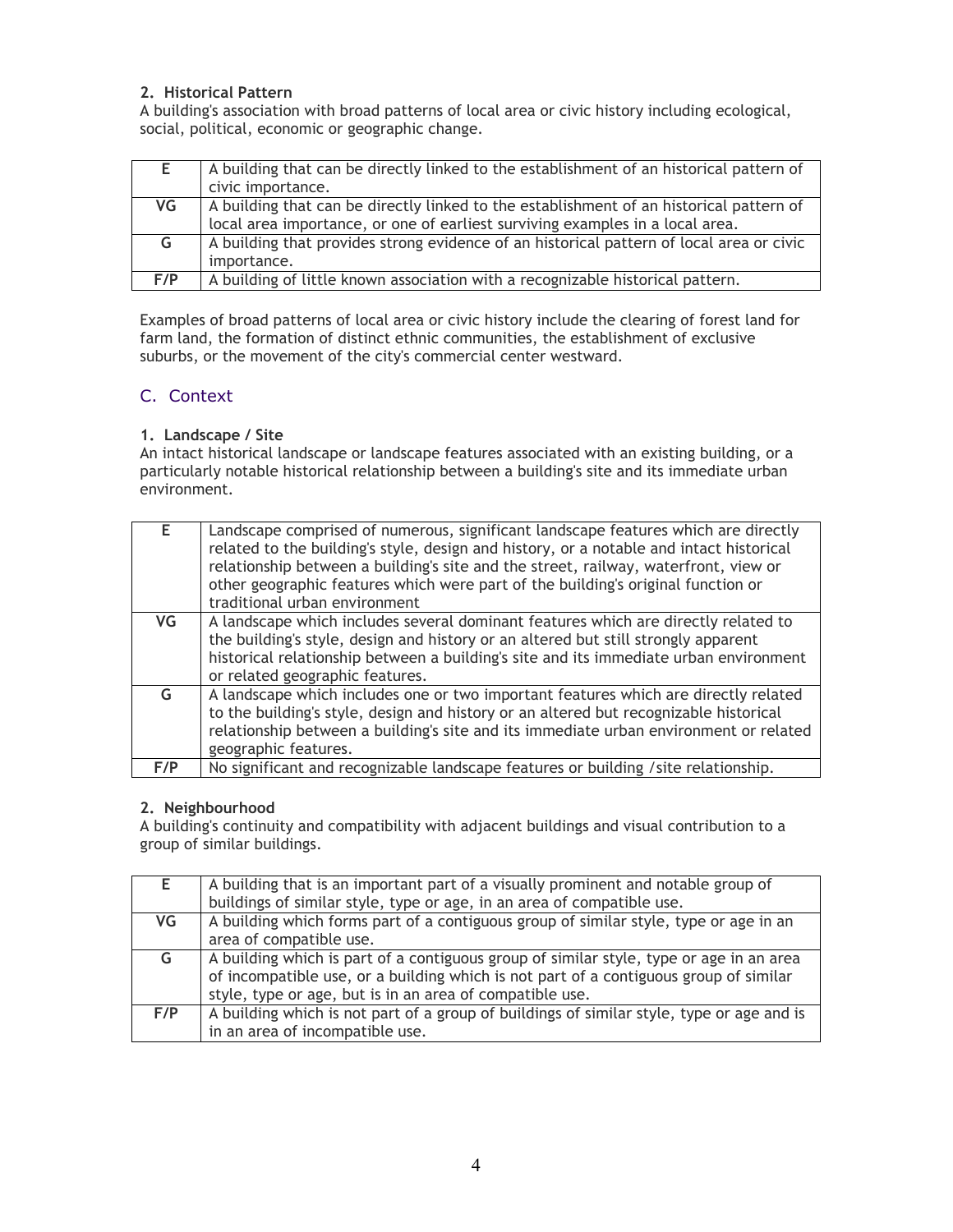#### **3. Visual / Symbolic Importance**

A building's importance as a civic or local area landmark; a building's symbolic value to a neighbourhood, local area or the city.

|     | A landmark building of civic importance; a building of significant symbolic value to |  |  |  |  |
|-----|--------------------------------------------------------------------------------------|--|--|--|--|
|     | the city.                                                                            |  |  |  |  |
| VG  | A major landmark within a local area; a building of symbolic importance to a local   |  |  |  |  |
|     | area.                                                                                |  |  |  |  |
| G.  | A neighbourhood landmark or building of symbolic importance to a neighbourhood.      |  |  |  |  |
| F/P | A building of no landmark or symbolic significance.                                  |  |  |  |  |

## D. Integrity

A measure of the impact of changes to the building on the appreciation of its style, design and construction.

| E.  | A building with no alterations that detract from its style, design or construction.   |  |  |  |
|-----|---------------------------------------------------------------------------------------|--|--|--|
| VG  | A building with one or more alterations, the effect of which is recognizable but does |  |  |  |
|     | not significantly detract from the style, design or construction.                     |  |  |  |
| G   | A building with a major alteration and/or a combination of several minor alterations, |  |  |  |
|     | the effect of which detracts from the style, design or construction.                  |  |  |  |
| F/P | A building with alterations which greatly detract from the style, design or           |  |  |  |
|     | construction.                                                                         |  |  |  |

The alterations to be considered in this evaluation are those additions or modifications to the building's exterior that have an effect on style, design and construction. Generally, an evaluation of this effect is made by comparing the altered with the original. However, because buildings evolve over time, many buildings may have alterations that are of architectural or historical significance. Some of these later alterations may be of equal or greater importance than features of the original building. In this case the evaluation must be made with full recognition of the building's periods of development. An understanding and appreciation of the architectural and cultural history of the building will determine the single dominant period, or the several most significant periods for evaluation purposes.

The above criteria recognize the importance of evaluating Vancouver's buildings on both a citywide and local area basis. The goal of Phase I was to select buildings with obvious or potential heritage significance in each of the 22 local areas that have been established by the Planning Department. The evaluation process of Phase II recognizes the need to select, research and evaluate on the same basis in order to provide continuity, and to build on a workable framework for local area planning. The evaluation criteria provide emphasis to local area significance by the following means:

- a building's merit as an example of a style is measured on a local area basis as well as a city-wide basis, i.e. a good example of a style that is notably early or rare within a local area receives a score of very good
- the historical importance of a building to local area is recognized by its historical association to the local area, by its role in establishing a pattern, or its evidence of an historical pattern of local area importance
- the visual or symbolic importance of a building is recognized on a local area basis (as well as a city basis)

However, the score of excellent is in all cases reserved for qualities of civic importance, i.e. excellence is determined by comparing the particular quality to other examples in the city.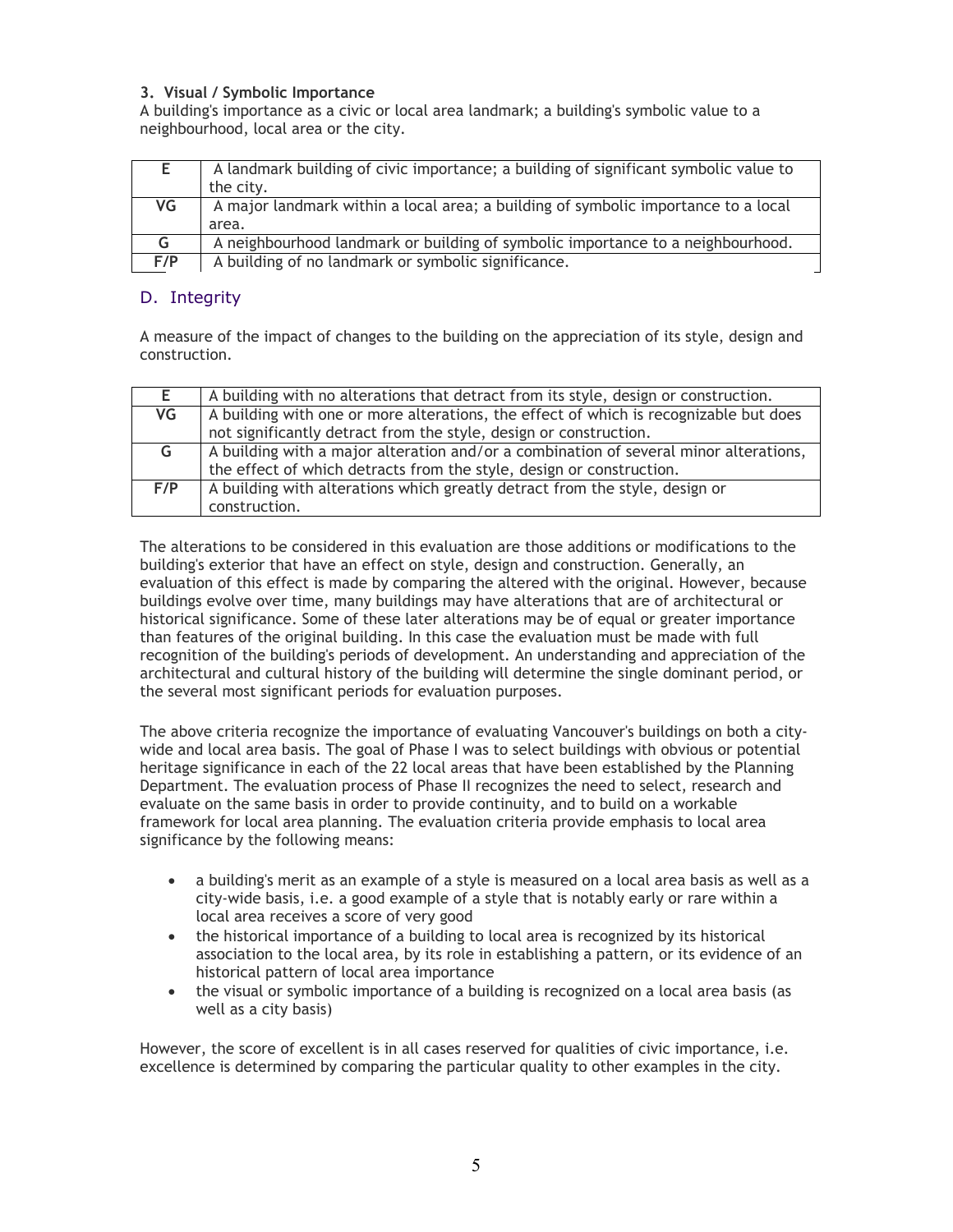#### **The Scoring System**

During development of the criteria, many buildings were evaluated to test their relative significance and to experiment with a range of numerical scores for excellent, very good, good and fair/poor values. The final numerical scores that were used during formal evaluation sessions are:

| A. Architectural History       | E           | VG   | G    | F/P            |
|--------------------------------|-------------|------|------|----------------|
| [Maximum category score of 40] |             |      |      |                |
| 1. Style/Type                  | 35          | 18   | 12   | $\mathbf{0}$   |
| 2. Design                      | 30          | 15   | 10   | 0              |
| 3. Construction                | 15          | 8    | 5    | $\Omega$       |
| 4. Designer/Builder            | 15          | 8    | 5    | $\overline{0}$ |
| <b>B. Cultural History</b>     |             |      |      |                |
| [Maximum category score of 35] |             |      |      |                |
| 1. Historical Association      | 35          | 18   | 12   | $\mathbf{0}$   |
| 2. Historical Pattern          | 30          | 15   | 10   | 0              |
| C. Context                     |             |      |      |                |
| [Maximum category score of 25] |             |      |      |                |
| 1. Landscape / Site            | 15          | 8    | 5    | $\Omega$       |
| 2. Neighbourhood               | 20          | 10   | 6    | $\mathbf{0}$   |
| 3. Visual/Symbolic Importance  | 25          | 13   | 8    | $\overline{0}$ |
| D. Integrity                   | $\mathbf 0$ | $-5$ | $-8$ | $-15$          |
| <b>Total Possible Score:</b>   | 100         |      |      |                |

It should be noted that the scoring system shows maximum subtotals for each set of criteria, in order to maintain a balanced assessment of each building's significant attributes.

## The Evaluation Process

The actual process of evaluation was formalized by the following means:

- four members of the consultant team formed a review panel; 2 members were present at all the evaluation sessions with the other 2 members alternating as the third person on the review panel
- a set procedure was followed at the beginning Of the evaluation session by including a review of the local area history and other data pertaining to the area